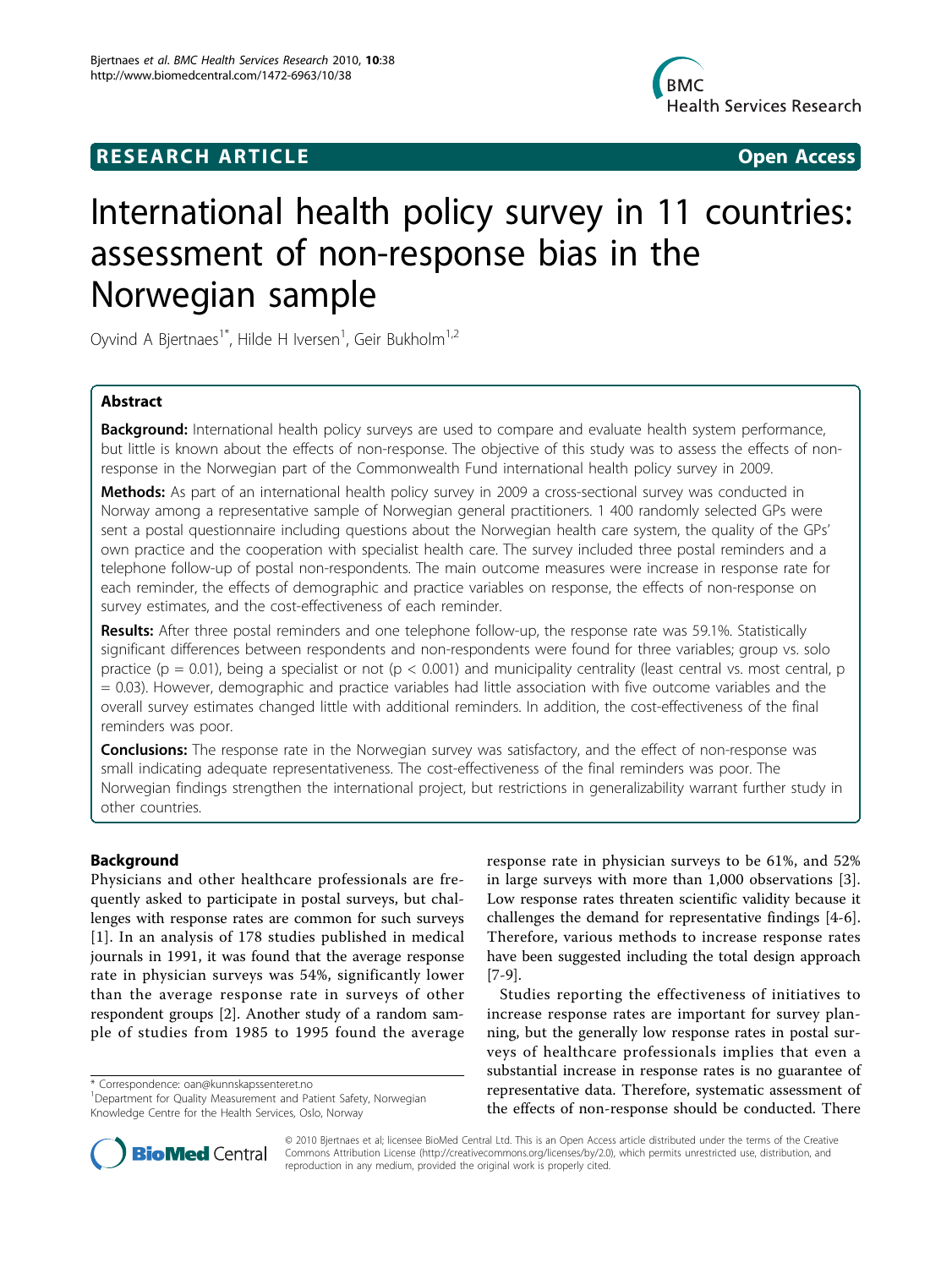are two approaches to assess non-response bias. Securing relevant variables in the sampling frame and analyzing differences between respondents and nonrespondents for these variables is one approach, another is attempting to interview non-respondents [[3](#page-5-0)]. In spite of problems with response rates in postal surveys of healthcare professionals these approaches are seldom applied [\[3,10](#page-5-0)]. Consequently, a large part of the scientific literature using postal surveys is unable to document generalizability, a core part of scientific validity.

Norway participated in the Commonwealth Fund's international health policy survey for the first time in 2009. Eleven countries participated in the survey: Australia, Canada, France, Germany, Italy, New Zealand, Norway, Sweden, the Netherlands, United Kingdom and the United States. The surveys were conducted among primary care physicians in each country. In the Norwegian survey a random sample of Norwegian GPs was sent a postal questionnaire. Postal surveys of GPs have the same challenges with response rate as other healthcare groups [[11-14](#page-5-0)]. Therefore, the data collection methods were based on recent survey research among GPs in Norway and included both multiple postal reminders and a telephone follow-up of postal nonrespondents [[15\]](#page-5-0). The aim of multiple postal reminders was to increase the response rate, whereas the telephone follow-up was designed to assess non-response bias and was not a part of the ordinary survey. The main outcome measures in this study were increase in response rate for each reminder, the effects of demographic and practice variables on response, the effects of nonresponse on survey estimates, and the cost-effectiveness of each reminder.

# Methods

# Sample

The study sample was randomly selected from a list of all GPs in Norway being a part of the Regular General Practitioner (RGP) scheme. The questionnaire was mailed to 1,400 regular GPs. Eight GPs were excluded from the survey because of incomplete practice address or other reasons for ineligibility (leave of absence, quitted as GP).

# Materials

The Norwegian Knowledge Centre for the Health Services conducted the postal survey. The first postal mailing was sent March 9, 2009. The letter included a recommendation to take part in the survey by the leader of the Norwegian Association of General Practitioners. Non-respondents were sent three postal reminders with 10-14 days between each. To assess non-response bias non-respondents were telephoned after four postal contacts, starting approximately three weeks after the last reminder. An external market research company (TNS Gallup) carried out the telephone follow-up using the Computer Assisted Telephone Interview (CATI) method.

Researchers at the Commonwealth Fund and Harris Interactive designed the four-page questionnaire, with advice and review by experts in each country [\[16,17](#page-5-0)]. It focused on indicators for primary care practice capacity to manage care well and on payment incentives to support quality improvement. The questionnaire consisted of the following core topics: health system views and practice satisfaction, access, patient care, teams, coordination of care, office systems and information technology, measuring practice performance, and financial support or incentives. The final English questionnaire was translated independently to Norwegian by two Norwegian researchers. The researchers reached an agreed upon version after review and discussions of the two separate translations. The final Norwegian translation was sent to three GPs in Norway to assess face validity. The questions have varying response formats, from a simple "yes or no" format to a Likert format with five response options.

The postal questionnaire was quite extensive consisting of 58 main questions in addition to ten questions about practice profile and demographical data. This combined with the fact that the telephone follow-up aimed to achieve responses from a difficult target group made us decide to use a short version of the postal questionnaire in the telephone interviews. The criteria for selection of questions for telephone interviews were: coverage of questionnaire domains; relevance in Norway; data quality as assessed by preliminary review of completed postal questionnaires. The selection process reduced the questionnaire from 58 to 23 questions. Because the telephone interviews are an important part of this study we chose to confine the study to the short version of the questionnaire (23 questions).

Demographic and practice related data about GPs came from the Norwegian Medical Association (NMA) and the Norwegian Labour and Welfare organisation; gender, age, number of years as GP, type of practice (group/solo), being a specialist in general practice medicine or not, available positions on GP list (yes/no), and practice address. Two independent variables were based on practice address; health region (South-East, West, Middle, North) and municipality size (< 5 000, 5-15 000,  $15-50000$ ,  $> 50000$ .

Costs relating to data collection were registered using an electronic internal accounting system. Costs related to the postal administration included printing, mailing and salaries for administrative staff organising mailings, receiving and scanning questionnaires. Since the telephone follow-up was conducted by an external market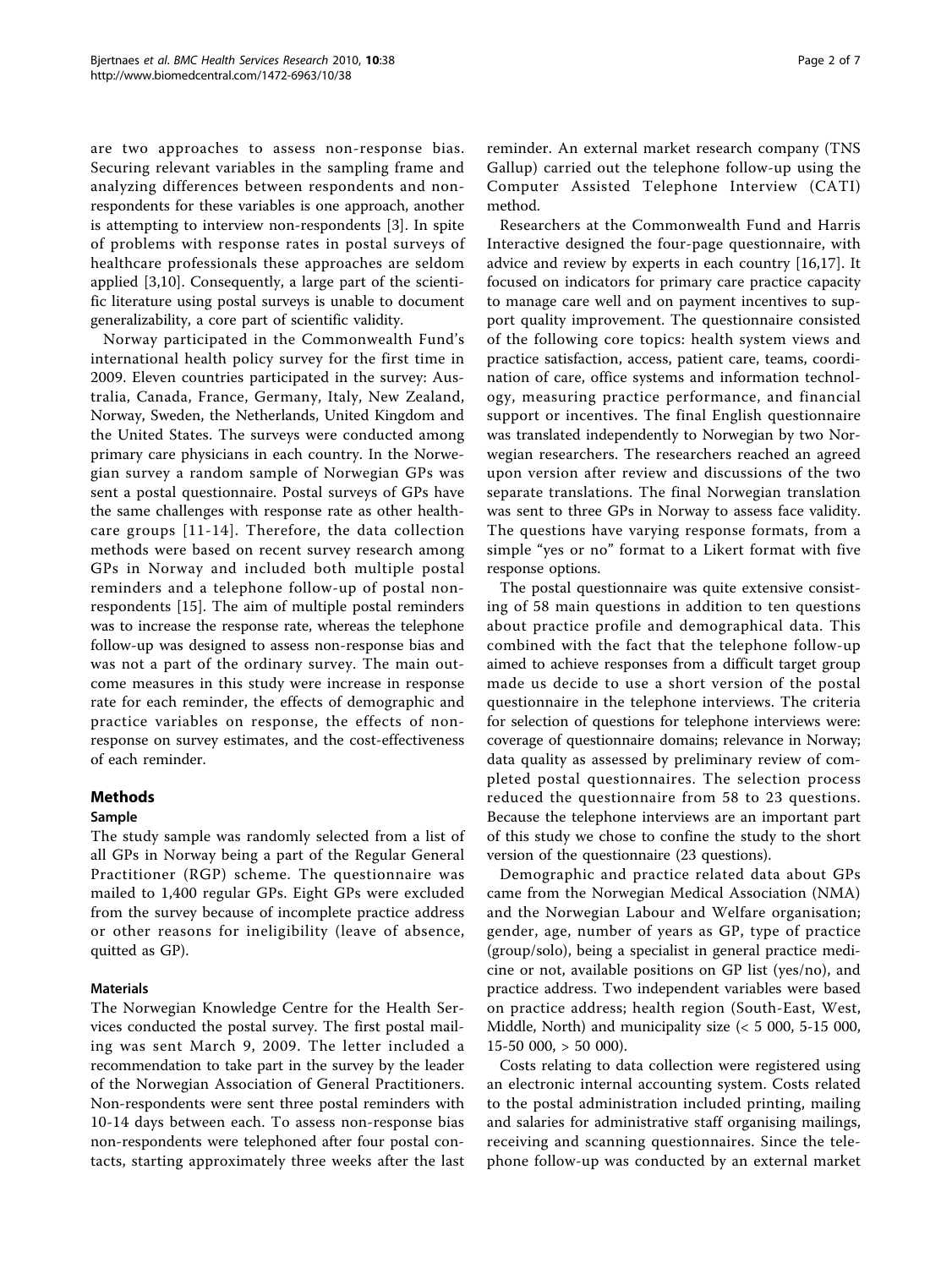research company, the payment to them forms the cost of conducting the follow-up.

# Analysis

GPs were placed in one of five groups: group 1, respondents before the first reminder; group 2, respondents to the first reminder; group 3, respondents to the second reminder; group 4, respondents to the third reminder; and group 5, respondents to the telephone follow-up. It takes a minimum of five working days from sending a postal reminder to a GP and receipt of a completed questionnaire which was used to define the response group.

The cumulative response rate was assessed through the five survey phases. Response probability was assessed by a multiple logistic regression with response as dependent variable (yes/no) and eight demographic and practice related variables as predictors.

The effects of non-response bias on survey results were firstly assessed through linear regression. The 23 questions were grouped into six questionnaire topics: overall view of the health system and practice satisfaction; access; use of guidelines; coordination of care; office systems and information technology; measuring practice performance. The aim was to select one item from each topic, the main criteria being pure statistical; the variables should be suited as dependent variables in linear regression. Five of six topics included questions with three to five response options, and were selected as dependent variables in multiple linear regressions with eight demographic and practice variables as predictors. The five questions were recoded so that higher values represent a more positive evaluation. The second approach to analysing the effects of non-response bias on survey results consisted of a comparison of questionnaire scores for the five response groups using one-way analysis of variance (ANOVA).

Total costs were calculated for each postal respondent group. The cost-effectiveness of each reminder or follow-up was calculated by dividing total costs for each respondent group with total responses in each group.

SPSS version 15.0 was used for statistical analyses, except for cost calculations which used Microsoft Office Excel 2003.

# Results

#### Response rate

Completed questionnaires were returned by 406 (29.2%) GPs before any reminders were received. The response rates increased to 42.7% (595), 50.4% (701) and 55.4% (771) after the first, second and third postal reminders, respectively. A further  $3.7\%$  (n = 52) completed a telephone-administered short version of the questionnaire,

giving a total response rate of 59.1% (823) after five contacts.

The logistic regression showed that three of eight variables were significantly related to the response variable (table [1](#page-3-0)). GPs in group practice had higher probability of answering than GPs in solo practice (OR = 1.6,  $p =$ 0.01). The regression also showed that specialists in general practice medicine answered more often than nonspecialists (OR = 2.0,  $p < 0.001$ ), while GPs in the most rural municipalities answered more often than GPs in the most urban municipalities (OR = 1.6,  $p = 0.03$ ).

#### Non-response and survey estimates

Linear regression analysis showed that the independent variables had a relatively weak association with the five dependent variables (table [2](#page-4-0)). In all five models the independent variables only explained a small amount of the variance in the dependent variables; from 3.5% for job satisfaction to 5.8% for discharge letter time and electronic laboratory results. Only two variables had more than one significant regression coefficients after controlling for the other independent variables; age was negatively associated with job satisfaction ( $B = -0.01$ , p < 0.001) and positively associated with perception of discharge letter time  $(B = 0.01, p < 0.001)$ , while being a specialist in general practice medicine was negatively associated with job satisfaction ( $B = -0.15$ ,  $p = 0.02$ ), and positively associated with assessment of waiting time for specialist ( $B = 0.14$ ,  $p = 0.03$ ) and performance assessment (B = 0.18, p = 0.001).

The differences in item scores for the five groups of respondents were small (table [3](#page-4-0)). The largest difference between any of the groups on the five questions was only 0.2, this relating to the questions about job satisfaction, waiting time for specialist and performance measurement. One-way ANOVA tests showed that the only question with significant variation between the groups was waiting time for specialists ( $p = 0.03$ ).

#### Survey costs

The total cost of data collection was  $\epsilon$ 30 385 (table [4](#page-5-0)). The cost per response for each of the five groups was estimated to be  $\epsilon$ 23.8 for group 1 (no reminders),  $\epsilon$ 35.5 for group 2 (one reminder),  $648.2$  for group 3 (two reminders),  $662.3$  for group 4 (three reminders) and  $€87.4$  for group 5 (telephone). The percentage of the total survey costs was 31.8%, 22.1%, 16.8%, 14.4% and 15% for the five groups respectively.

#### Discussion

Compared to other relevant studies the Norwegian survey reached an acceptable response rate. The final response rate was five percent higher than the average response rate in physician surveys in the study by Asch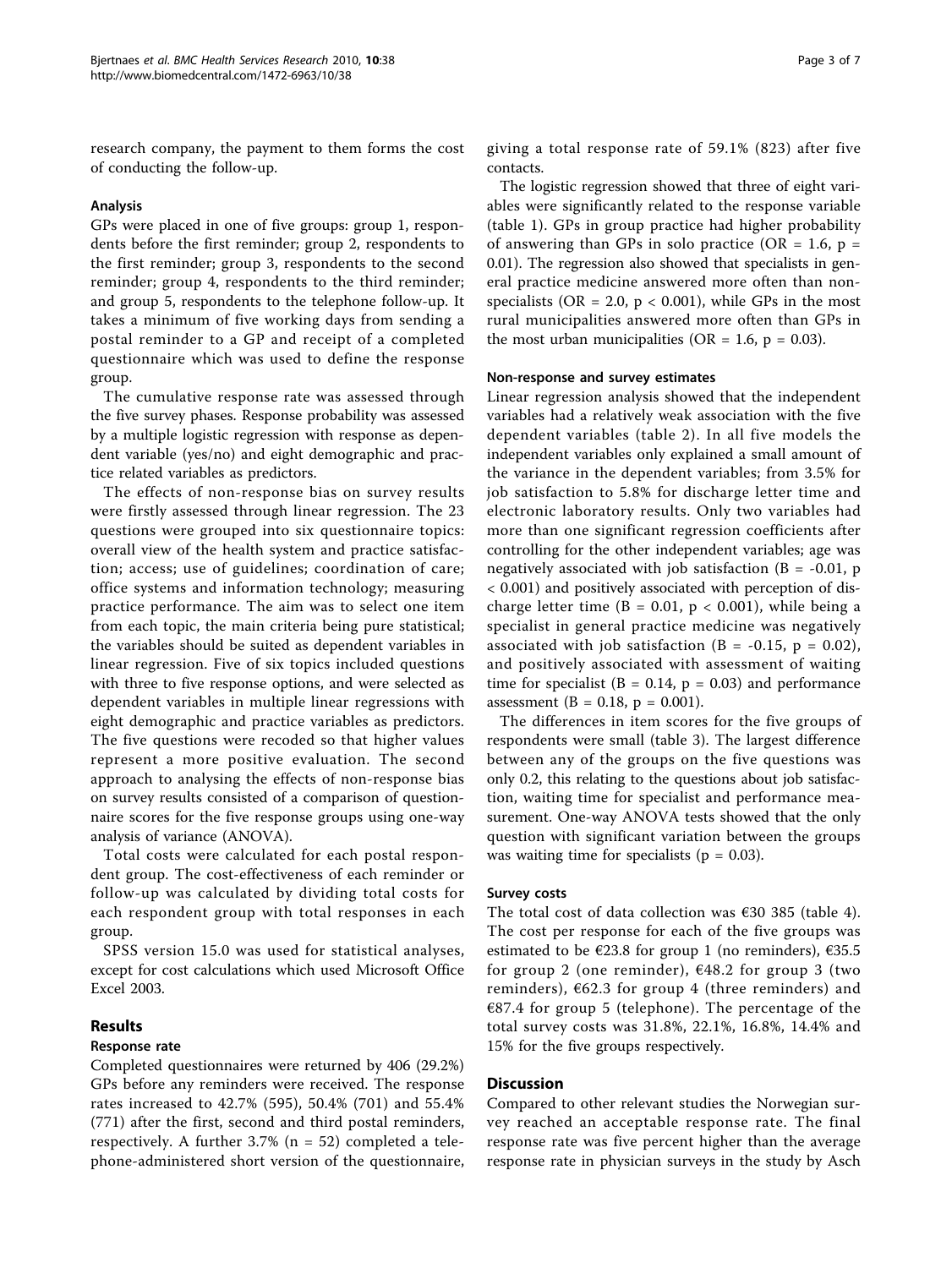<span id="page-3-0"></span>Table 1 Logistic regression model: association between background variables and response

| Variable                                             | Odds<br>ratio (OR) | OR 95%<br>confidence<br>interval | p           |  |
|------------------------------------------------------|--------------------|----------------------------------|-------------|--|
| Male (vs. female)                                    | 1.02               | $0.78 - 1.33$                    | 0.90        |  |
| Mean age                                             | 0.99               | $0.97 - 1.01$                    | 0.33        |  |
| Mean years as GP                                     | 0.98               | $0.96 - 1.00$                    | 0.07        |  |
| Group practice (vs solo<br>practice)                 | 1.62               | 1.12-2.33                        | $0.01*$     |  |
| Specialist (vs not specialist)                       | 2.04               | 1.51-2.76                        | $<0.001***$ |  |
| Available positions on GP<br>list (vs not available) | 0.78               | $0.60 - 1.02$                    | 0.07        |  |
| Health region                                        |                    |                                  |             |  |
| West (vs South/East)                                 | 0.78               | $0.56 - 1.10$                    | 0.15        |  |
| Middle (vs South/East)                               | 1.14               | $0.77 - 1.70$                    | 0.51        |  |
| North (vs South/East)                                | 0.69               | $0.44 - 1.10$                    | 0.09        |  |
| Municipality centrality                              |                    |                                  |             |  |
| Least central (vs most<br>central)                   | 1.61               | $1.10 - 2.44$                    | $0.03*$     |  |
| Little central (vs most<br>central)                  | 1.31               | $0.80 - 2.14$                    | 0.29        |  |
| Quite central (vs most<br>central)                   | 1.02               | $0.75 - 1.40$                    | 0.91        |  |

Significance levels: \*\*\*p < .001,; \*\*p < .01,; \*p < .05

et al. [[2\]](#page-5-0), seven percent higher than the average response rate for large physician surveys with over 1,000 observations in the study by Cummings et al. [[3\]](#page-5-0), and higher than nine of ten other countries in the Commonwealth Fund survey in 2009 [[17\]](#page-5-0).

However, the central issue in surveys is not response rate in itself but the degree of non-response bias [[2,3](#page-5-0)]. Very few studies have assessed non-response bias. In the study by Cumming et al. [[3\]](#page-5-0), only 18% of the articles performed any type of comparison between respondents and non-respondents. In another study of 350 studies from 1996 to 2005, Cook et al. found that only 17% reported some form of non-response analysis [\[10](#page-5-0)]. The current study assessed the effect of non-response using available methods. First, there was a range of variables included within the sampling frame which were used to assess variables related to non-response. Only three variables had a significant association with the response variable, and these variables were not at all or only weakly related to the main dependent variables. Secondly, results for postal respondents and telephone respondents were compared, the latter group giving estimates for postal non-respondents. Small and largely non-significant differences were found between the five respondent groups. Therefore, both methods for analysing non-response bias indicate a small bias. Of course, it cannot be known with certainty whether non-response has introduced bias, but available methods were used to assess the likelihood of bias. Together with an acceptable response rate and the available sampling frame for statistical weighting, there are sufficient reasons to conclude that the survey results can be generalized to the population of GPs in this survey.

The Commonwealth Fund health policy survey was conducted in eleven countries in 2009 [\[17](#page-5-0)]. The findings in the current study indicate adequate representativeness in the Norwegian sample, but the validity of this finding for the ten other countries needs to be considered. Both the data collection methods and the response rate varied considerably between the eleven countries; data was collected by both postal survey, telephone interview and email survey, and the number of reminders, incentive structure and several other factors varied [\[17,18](#page-5-0)]. Therefore, it is difficult to generalize the Norwegian findings about non-response bias to all countries. However, they should be most relevant for countries using approximately the same data collection methods. This primarily relates to The Netherlands and Sweden who used a postal survey with multiple reminders, but also Germany, Australia, New Zealand, Canada and USA used this approach but also offered an incentive to the invited primary care physicians. The response rate is far below 50% for USA and Canada, a marked difference from the other countries using a postal design. However, the findings in the present study show that estimates from the first 30% of GPs are close to the item scores for all respondents. This is in accordance with other relevant studies [[15,](#page-5-0)[19-21](#page-6-0)]. Consequently, the low response rates in USA and Canada have the potential of constituting a representative survey, but organizational or cultural differences needs to be further considered. The validity of comparing Norwegian results from the current study with data from France, Italy and United Kingdom who used a different data collection mode, is more uncertain, indicating the need for further research.

The postal questionnaire consisted of 58 main questions. The telephone interviews were reduced to 23 questions because non-respondents after four postal contacts were considered a difficult target group. The criteria for selection of questions for telephone interviews were coverage of questionnaire domains, relevance in Norway and data quality as assessed by preliminary review of completed postal questionnaires. The 23 questions were grouped into six questionnaire topics in this study, and then we selected five questions from five topics based on statistical criteria. A relevant question concerns the validity of findings for the questions not included in this study. Results not shown here confirm that the analysis in table [2](#page-4-0) and [3](#page-4-0) with the other questions from the telephone interviews in large degree coincide with the findings in this study, indicating validity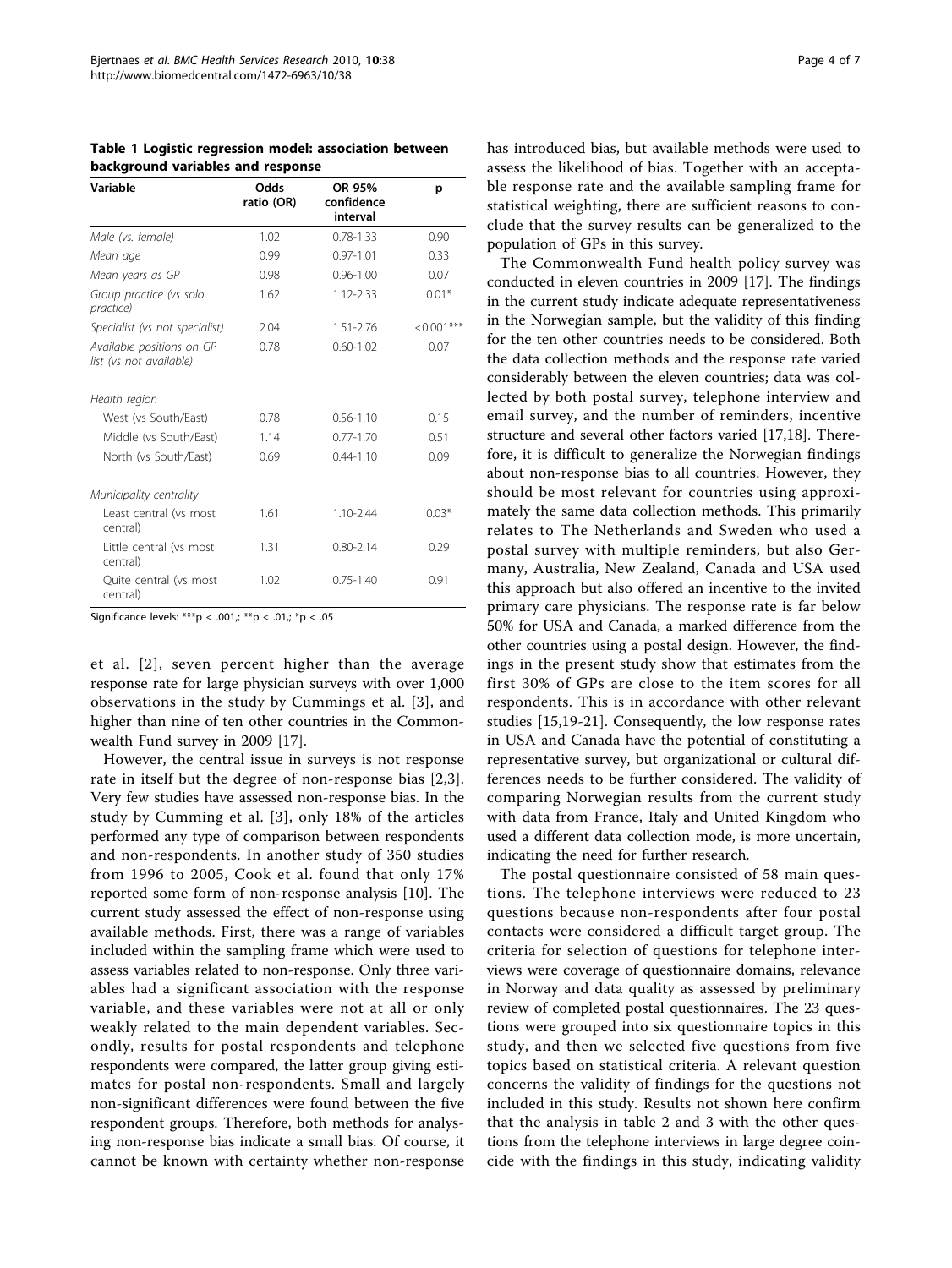| variables                                                              |                  |                |                                |                |                          |                  |                                                      |                |                                                                                |                |
|------------------------------------------------------------------------|------------------|----------------|--------------------------------|----------------|--------------------------|------------------|------------------------------------------------------|----------------|--------------------------------------------------------------------------------|----------------|
| Variable                                                               | Job satisfaction |                | Waiting time for<br>specialist |                | Discharge letter<br>time |                  | <b>Electronic access</b><br>to laboratory<br>results |                | <b>Receive</b><br>information<br>about<br>performance<br>compared to<br>others |                |
|                                                                        | Coefficient      | P <sup>a</sup> | Coefficient                    | P <sup>a</sup> | Coefficient              | P <sup>a</sup>   | Coefficient                                          | P <sup>a</sup> | Coefficient                                                                    | P <sup>a</sup> |
| Female (vs. male)                                                      | 0.03             | 0.55           | $-0.13$                        | $0.01*$        | $-0.04$                  | 0.44             | $-0.01$                                              | 0.75           | $-0.00$                                                                        | 0.97           |
| Age                                                                    | $-0.01$          | 0.001<br>$***$ | $-0.00$                        | 0.99           | 0.01                     | < 0.001<br>$***$ | $-0.00$                                              | 0.73           | $-0.00$                                                                        | 0.57           |
| Years as GP                                                            | 0.01             | 0.15           | 0.00                           | 0.69           | $-0.00$                  | 0.72             | 0.00                                                 | 0.84           | 0.00                                                                           | 0.31           |
| Group practice (vs. solo practice)                                     | 0.04             | 0.63           | $-0.08$                        | 0.30           | $-0.08$                  | 0.30             | 0.24                                                 | < 0.001<br>*** | $-0.05$                                                                        | 0.50           |
| Specialist (vs. not specialist)                                        | $-0.15$          | $0.02*$        | 0.14                           | $0.03*$        | 0.01                     | 0.89             | 0.07                                                 | 0.06           | 0.18                                                                           | 0.001<br>$***$ |
| Available positions on GP list (vs. not<br>having positions available) | $-0.08$          | 0.14           | $-0.04$                        | 0.43           | 0.00                     | 0.98             | $-0.03$                                              | 0.30           | 0.01                                                                           | 0.90           |
| Health region                                                          |                  |                |                                |                |                          |                  |                                                      |                |                                                                                |                |
| West (vs. South-East)                                                  | $-0.12$          | 0.07           | $-0.15$                        | $0.02*$        | $-0.07$                  | 0.24             | 0.04                                                 | 0.33           | 0.07                                                                           | 0.23           |

#### <span id="page-4-0"></span>Table 2 Linear regression models: association between demographic and practice variables and the five dependent variables

Note: All models are significant (p < .05). R square range from 0.035 (job satisfaction) to 0.058 (discharge letter time and electronic laboratory results). In the regressions the dependent variables are recoded; higher values represent better responses.

Middle (vs. South-East) -0.05 0.50 -0.00 0.98 -0.05 0.48 0.02 0.67 -0.05 0.40 North (vs. South-East) 0.01 0.89 -0.20 0.02\* -0.09 0.29 0.07 0.18 -0.03 0.67

 $(1, 5, 000)(vs. > 50,000)$  -0.09 0.27 -0.06 0.46 -0.04 0.54 0.06 0.18 -0.03 0.64 5-15 000 (vs. > 50 000) -0.02 0.89 -0.14 0.14 -0.03 0.73 -0.09 0.11 -0.02 0.80 15-50 000 (vs. > 50 000) 0.02 0.01 0.84 -0.11 0.06 -0.09 0.11 -0.01 0.76 0.02 0.70

 $a$  \*\*\*p < .001 \*\*p < .01 \*p < .05

Municipality size

for all questions in the questionnaire. The only exception is related to questions about the GPs' use of clinical guidelines; telephone respondents had systematically higher scores than other respondent groups. This finding coincides with other studies and indicates a social desirability bias in telephone interviews [[13-15](#page-5-0)], whereby respondents over-report positive behaviour. This finding implies that the value of assessing non-response bias by means of telephone follow-ups of postal non-respondents is restricted for questions affected by social

desirability. It also raises concerns about the validity of comparing countries using different data collection methods, especially postal vs. telephone modes and especially for questions affected by social desirability. This issue warrant further research, but in general we recommend standardized data collection methods in international surveys.

The cost-effectiveness of the final reminders was poor and the survey cost would have been almost halved without the last three reminders. Ending data collection

# Table 3 Item scores for the five respondent groups

|                                                             | Groups 1-4 postal respondents              |                                         |                                    |                                     |                                   |                                              |  |  |
|-------------------------------------------------------------|--------------------------------------------|-----------------------------------------|------------------------------------|-------------------------------------|-----------------------------------|----------------------------------------------|--|--|
| <b>Item<sup>a</sup></b>                                     | <b>Total</b><br>respondents<br>$(n = 823)$ | 1 Initial<br>respondents<br>$(n = 406)$ | 2 First<br>reminder<br>$(n = 189)$ | 3 Second<br>reminder<br>$(n = 106)$ | 4 Third<br>reminder<br>$(n = 70)$ | 5 Telephone<br>respondents<br>$(n = 52)^{c}$ |  |  |
| Job satisfaction                                            | 3.3                                        | 3.3                                     | 3.2                                | 3.2                                 | 3.2                               | 3.4                                          |  |  |
| Waiting time for specialist                                 | 1.5*                                       | 1.6                                     | 1.4                                | 1.4                                 | 1.6                               | 1.4                                          |  |  |
| Discharge letter time                                       | 3.7                                        | 3.7                                     | 3.7                                | 3.7                                 | 3.7                               | 3.8                                          |  |  |
| Electronic access to laboratory results                     | 2.9                                        | 2.9                                     | 2.9                                | 2.9                                 | 2.9                               | 3.0                                          |  |  |
| Receive information about performance<br>compared to others | 1.3                                        | 1.3                                     | 1.3                                | 1.3                                 | 1.3                               | 1.5                                          |  |  |

Note. One-way ANOVA tests. \*\*\*p < .001 \*\*p < .01 \*p < .05

a Items are recoded; higher values represent better responses.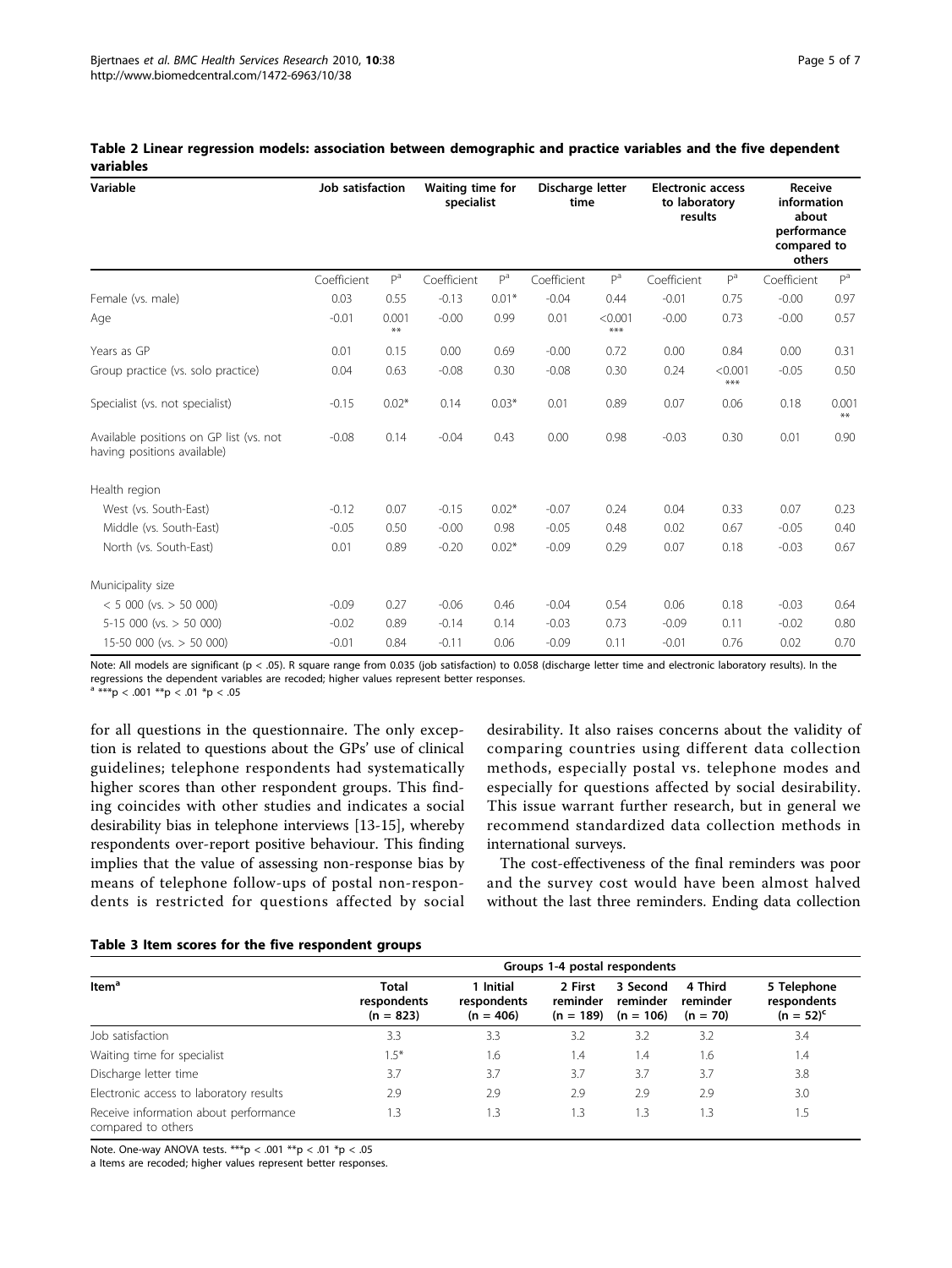#### <span id="page-5-0"></span>Table 4 Costs for the five respondent groups

| Variable                                                     | Groups 1-4 postal respondents              |                                       |                                    |                                     |                                   |                                          |  |  |
|--------------------------------------------------------------|--------------------------------------------|---------------------------------------|------------------------------------|-------------------------------------|-----------------------------------|------------------------------------------|--|--|
|                                                              | <b>Total</b><br>respondents<br>$(n = 823)$ | Initial<br>respondents<br>$(n = 406)$ | 2 First<br>reminder<br>$(n = 189)$ | 3 Second<br>reminder<br>$(n = 106)$ | 4 Third<br>reminder<br>$(n = 70)$ | 5 Telephone<br>respondents<br>$(n = 52)$ |  |  |
| Total costs for each respondent group<br>$(\in)$             | $\sim$                                     | 9 6 5 5                               | 6 7 1 8                            | 5 108                               | 4 3 6 2                           | 4 5 4 3                                  |  |  |
| Cumulative survey costs $(\epsilon)$                         | $\sim$                                     | 9 6 5 5                               | 16 372                             | 21 479                              | 25 841                            | 30 385                                   |  |  |
| Percentage of survey costs in each<br>respondent group       | $\overline{\phantom{a}}$                   | 31.8                                  | 22.1                               | 16.8                                | 14.4                              | 15.0                                     |  |  |
| Costs per response for each respondent<br>group $(\epsilon)$ | $\sim$                                     | 23.8                                  | 35.5                               | 48.2                                | 62.3                              | 87.4                                     |  |  |

after the first postal reminder would have produced the same results for the main variables, at the same time 72% of the respondents would have been secured. Other studies have also found small differences in results between early and late respondents [15[,19-21](#page-6-0)]. Therefore, after considering a broader set of criteria it might be argued that a more modest approach to postal data collection in GP surveys could be a fruitful approach, especially in studies where costs and time are limiting factors. This would also be more sensitive to the high practice workload of GPs which constrains their participation in surveys [12].

#### Conclusions

The response rate in the Norwegian survey was satisfactory, and the effect of non-response was small indicating adequate representativeness. The cost-effectiveness of the final reminders was poor. The Norwegian findings strengthen the international project, but restrictions in generalizability warrant further study in other countries.

#### Acknowledgements

We thank Saga Høgheim, Tomislav Dimoski and Marit Skarpaas for administrative and technical help, and Trygve Deraas, Signe Flottorp, John Nessa and Ingeborg Strømseng Sjetne for contributions in different parts of the project.

#### Author details

<sup>1</sup>Department for Quality Measurement and Patient Safety, Norwegian Knowledge Centre for the Health Services, Oslo, Norway. <sup>2</sup>Institute of Health Management and Health Economics, University of Oslo, Oslo, Norway.

#### Authors' contributions

OAB planned the paper together with HII and GBU, carried out the statistical analysis, conducted the study together with administrative staff, and drafted the paper. HII planned the study together with OAB and GBU, and revised the draft critically. GBU planned the study together with OAB and HII, and revised the draft critically. All authors read and approved the final manuscript.

#### Competing interests

The authors declare that they have no competing interests.

#### Received: 6 November 2009

Accepted: 10 February 2010 Published: 10 February 2010

#### References

- 1. McColl E, Jacoby A, Thomas L, Soutter J, Bamford C, Steen N, et al: [Design](http://www.ncbi.nlm.nih.gov/pubmed/11809125?dopt=Abstract) [and use of questionnaires: a review of best practice applicable to](http://www.ncbi.nlm.nih.gov/pubmed/11809125?dopt=Abstract) [surveys of health service staff and patients.](http://www.ncbi.nlm.nih.gov/pubmed/11809125?dopt=Abstract) Health Technol Assess 2001, 5:1-256.
- 2. Asch DA, Jedrziewski MK, Christakis NA: [Response rates to mail surveys](http://www.ncbi.nlm.nih.gov/pubmed/9368521?dopt=Abstract) [published in medical journals.](http://www.ncbi.nlm.nih.gov/pubmed/9368521?dopt=Abstract) J Clin Epidemiol 1997, 50:1129-1136.
- 3. Cummings SM, Savitz LA, Konrad TR: [Reported response rates to mailed](http://www.ncbi.nlm.nih.gov/pubmed/11221823?dopt=Abstract) [physician questionnaires.](http://www.ncbi.nlm.nih.gov/pubmed/11221823?dopt=Abstract) Health Serv Res 2001, 35:1347-1355.
- 4. Beebe TJ, Locke GR, Barnes SA, Davern ME, Anderson KJ: [Mixing web and](http://www.ncbi.nlm.nih.gov/pubmed/17489911?dopt=Abstract) [mail methods in a survey of physicians.](http://www.ncbi.nlm.nih.gov/pubmed/17489911?dopt=Abstract) Health Serv Res 2007, 42:1219-1234.
- 5. Field TS, Cadoret CA, Brown ML, Ford M, Greene SM, Hill D, et al: [Surveying](http://www.ncbi.nlm.nih.gov/pubmed/12142775?dopt=Abstract) [physicians: do components of the](http://www.ncbi.nlm.nih.gov/pubmed/12142775?dopt=Abstract) "Total Design Approach" to [optimizing survey response rates apply to physicians?.](http://www.ncbi.nlm.nih.gov/pubmed/12142775?dopt=Abstract) Med Care 2002, 40:596-605.
- 6. McFarlane E, Olmsted MG, Murphy J, Hill CA: [Nonresponse bias in a mail](http://www.ncbi.nlm.nih.gov/pubmed/17476029?dopt=Abstract) [survey of physicians.](http://www.ncbi.nlm.nih.gov/pubmed/17476029?dopt=Abstract) Eval Health Prof 2007, 30:170-185.
- 7. Dillman DA: Mail and Internet Surveys: The Tailored Design Method New York, John Wiley & Sons, 2 2000.
- 8. Field TS, Cadoret CA, Brown ML, Ford M, Greene SM, Hill D, et al: [Surveying](http://www.ncbi.nlm.nih.gov/pubmed/12142775?dopt=Abstract) [physicians: do components of the](http://www.ncbi.nlm.nih.gov/pubmed/12142775?dopt=Abstract) "Total Design Approach" to [optimizing survey response rates apply to physicians?.](http://www.ncbi.nlm.nih.gov/pubmed/12142775?dopt=Abstract) Med Care 2002, 40:596-605.
- 9. Thorpe C, Ryan B, McLean SL, Burt A, Stewart M, Brown JB, et al: [How to](http://www.ncbi.nlm.nih.gov/pubmed/19074758?dopt=Abstract) [obtain excellent response rates when surveying physicians.](http://www.ncbi.nlm.nih.gov/pubmed/19074758?dopt=Abstract) Fam Pract 2009, 26:65-8.
- 10. Cook JV, Dickinson HO, Eccles MP: [Response rates in postal surveys of](http://www.ncbi.nlm.nih.gov/pubmed/19751504?dopt=Abstract) [healthcare professionals between 1996 and 2005: an observational](http://www.ncbi.nlm.nih.gov/pubmed/19751504?dopt=Abstract) [study.](http://www.ncbi.nlm.nih.gov/pubmed/19751504?dopt=Abstract) BMC Health Serv Res 2009, 9:160.
- 11. Barclay S, Todd C, Finlay I, Grande G, Wyatt P: [Not another questionnaire!](http://www.ncbi.nlm.nih.gov/pubmed/11818359?dopt=Abstract) [Maximizing the response rate, predicting non-response and assessing](http://www.ncbi.nlm.nih.gov/pubmed/11818359?dopt=Abstract) [non-response bias in postal questionnaire studies of GPs.](http://www.ncbi.nlm.nih.gov/pubmed/11818359?dopt=Abstract) Fam Pract 2002, 19:105-111.
- 12. Kaner EF, Haighton CA, McAvoy BR: [So much post, so busy with practice](http://www.ncbi.nlm.nih.gov/pubmed/9624749?dopt=Abstract)  [so, no time!: A telephone survey of general practitioners](http://www.ncbi.nlm.nih.gov/pubmed/9624749?dopt=Abstract)' reasons for not [participating in postal questionnaire surveys.](http://www.ncbi.nlm.nih.gov/pubmed/9624749?dopt=Abstract) Br J Gen Pract 1998, 48:1067-1069.
- 13. Sibbald B, Addington-Hall J, Brenneman D, Freeling P: [Telephone versus](http://www.ncbi.nlm.nih.gov/pubmed/8068375?dopt=Abstract) [postal surveys of general practitioners: methodological considerations.](http://www.ncbi.nlm.nih.gov/pubmed/8068375?dopt=Abstract) Br J Gen Pract 1994, 44:297-300.
- 14. Templeton L, Deehan A, Taylor C, Drummond C, Strang J: [Surveying](http://www.ncbi.nlm.nih.gov/pubmed/9101692?dopt=Abstract) [general practitioners: does a low response rate matter?.](http://www.ncbi.nlm.nih.gov/pubmed/9101692?dopt=Abstract) Br J Gen Pract 1997, 47:91-94.
- 15. Bjertnaes OA, Garratt A, Botten G: [Nonresponse bias and cost](http://www.ncbi.nlm.nih.gov/pubmed/18174607?dopt=Abstract)[effectiveness in a Norwegian survey of family physicians.](http://www.ncbi.nlm.nih.gov/pubmed/18174607?dopt=Abstract) Eval Health Prof 2008, 31:65-80.
- 16. Schoen C, Osborn R, Huynh PT, Doty M, Peugh J, Zapert K: On the front lines of care: primary care doctors' office systems, experiences, and views in seven countries. Health Aff 2006, 25:w555-71.
- 17. Schoen C, Osborn R, Doty MM, Squires D, Peugh J, Applebaum S: A survey of primary care physicians in eleven countries, 2009: Perspectives on care, costs, and experiences. Health Aff 2009, 28:w1171-1183.
- 18. Harris Interactive Inc: International health perspectives 2009: A survey of physicians in eleven countries. Methodology report. New York 2009.